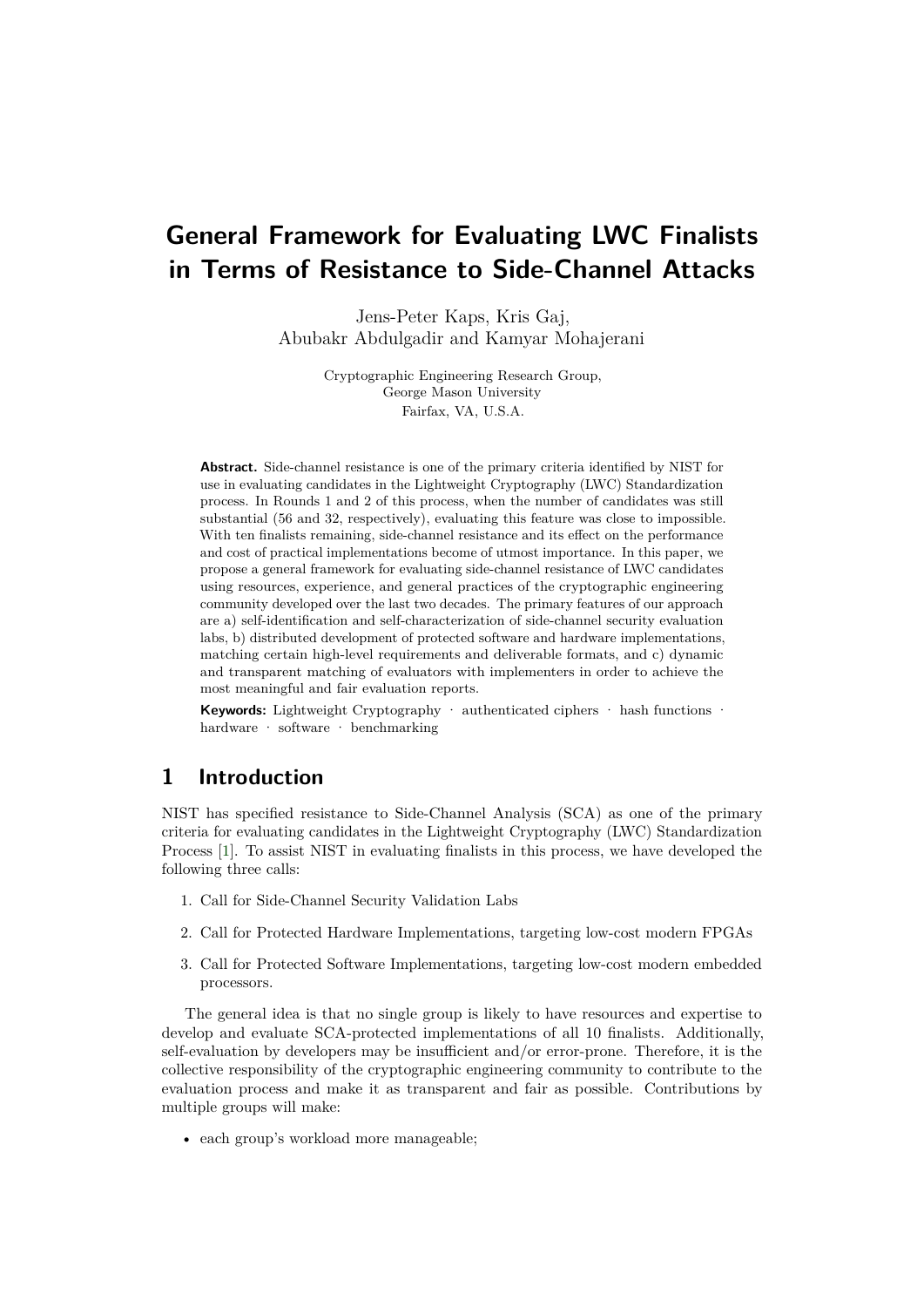- coverage of implementation platforms more complete;
- results more credible.

These contributions are strongly encouraged and justified by at least the following factors:

- The new LWC standard is likely to be used for decades. The development and evaluation of protected implementations are scheduled to last about six months. Choosing the right algorithm can save the community countless man-hours necessary to secure implementations of a hard-to-protect standard or start a new standardization process from scratch.
- It is a joint project that all experts in the field can focus on in the limited amount of time devoted to analysis. Most implementations will be, by nature, open-source. Most evaluations will be very transparent and reproducible. This process is likely to reveal and highlight some implementation and evaluation methods that rarely get fully disclosed and published. The community can benefit tremendously by saving thousands of man-hours spent on rediscovering previously-known tricks.
- Automated insertion of countermeasures is highly desirable (especially considering the very short period reserved for developing protected implementations). Any insights gained through these developments may lead to tremendous progress in the field of Computer-Aided Design (CAD) tools for SCA.
- The developed protected implementations can become benchmarks for new attacks and leakage assessment methods that can be discovered and published in years to come.
- Research on NIST standards is highly visible. Participants are rewarded with recognition by the cryptographic community that may translate to new collaboration, funding, and publication opportunities.
- The project is very suitable for a Master's Thesis or a part of a Ph.D. thesis. All results should be easily publishable. Student participants may be rewarded with attractive job offers.
- The project is a source of excellent topics for individualized projects in various cryptographic engineering, digital system design, and programming courses.
- Some members of each participating group may decide to commercialize their contributions, and the project's high visibility may help attract investors and collaborators.

# **2 Side-Channel Security Evaluation Labs**

#### **2.1 General Idea**

We called for groups capable and willing to serve as side-channel security evaluation labs to identify their capabilities and contribute to the evaluation process. Our draft call was sent for comments to lwc-forum in December 2021. The final version of this call was published on January 18, 2022. The deadline for submitting lab specifications was initially set to February 28, 2022, and then extended to March 15, 2022, for groups that expressed initial interest.

The assumption was that submitters should have access to the equipment used for sidechannel leakage assessment and/or attacks, experience, and human resources necessary to perform security analysis. Suggested devices used for evaluating hardware implementations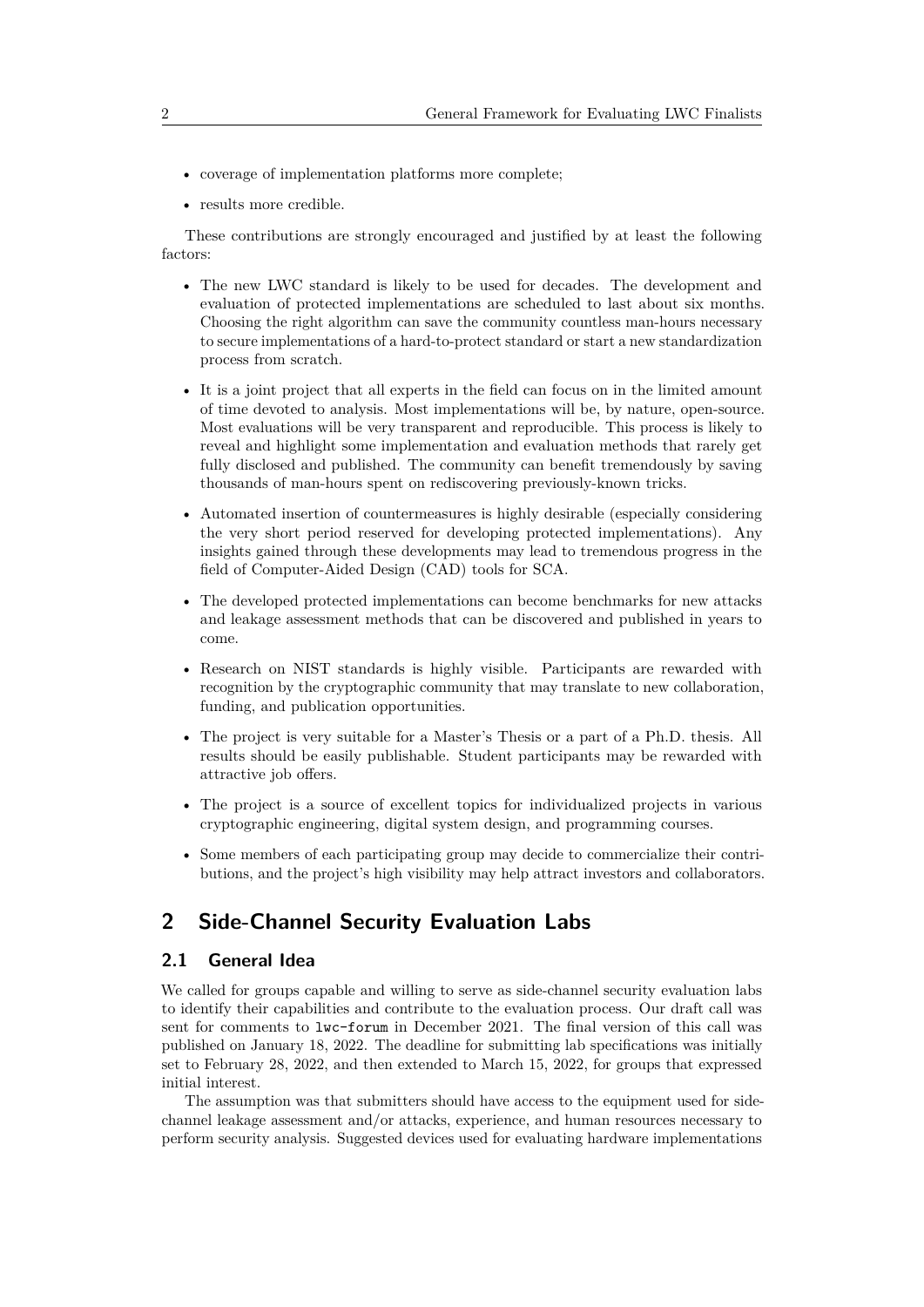were low-cost modern FPGAs, such as Artix-7 and Spartan-7 from Xilinx, Cyclone 10 LP from Intel, and ECP5 from Lattice Semiconductor. Suggested embedded processors used for evaluating software implementations were ARM Cortex-M4F, RISC-V (e.g., RV32IMAC), Microchip 8-bit AVR, and TI MSP430. A particular lab could specialize in evaluating only hardware implementations, only software implementations, or both.

#### **2.2 Suggested Deliverables**

Suggested deliverables included:

- 1. Equipment and Software Used
	- (a) General type of the evaluation platform, e.g., Rambus DPA Workstation, Riscure Inspector, NewAE ChipWhisperer, SAKURA, SASEBO, FOBOS
	- (b) The exact names and versions of all FPGA or embedded processor boards used to host the protected implementations (victim boards)
	- (c) The exact names and versions of all FPGA and embedded processor boards used to support measurements
	- (d) Oscilloscope and its major characteristics (e.g., bandwidth)
	- (e) Current and electromagnetic probes
	- (f) Usage of bandwidth limiters, filters, amplifiers, etc. and their specification
	- (g) Information on whether sampling clock and design-under-evaluation clock are synchronized
	- (h) Names and versions of programs used for evaluating side-channel resistance.
- 2. Supported Leakage Assessment Methods
	- (a) Type of the method, e.g., TVLA (Test Vector Leakage Assessment) a.k.a. Welch's t-test, Pearson's  $\chi^2$ -test, deep learning leakage assessment (DL-LA), etc.
	- (b) Approximate number of traces used in evaluations of authenticated ciphers
	- (c) Typical clock frequency of the device-under-evaluation
	- (d) Sampling frequency and resolution
	- (e) Graphical representation of results, e.g., TVLA graphs,  $\chi^2$  graphs, etc.
- 3. Supported Attacks
	- (a) Types of Power Analyses, e.g., Simple Power Analysis (SPA), Differential Power Analysis (DPA), Correlation Power Analysis (CPA), Template Attacks (TA), Mutual Information Analysis (MIA), etc.
	- (b) Types of Electromagnetic Analyses
	- (c) Types of Fault Analyses, e.g., Differential Fault Analysis (DFA), Fault Sensitivity Attack (FSA), Differential Fault Intensity Analysis (DFIA), and Fault Behavior Analysis (FBA)
	- (d) Graphical representation of results, e.g., the minimum traces to disclosure (MTD) graphs.
- 4. Ability to generate and publish raw measurements to be analyzed by other groups
- 5. Support for side-channel analysis as service, with the feedback provided to designers of protected implementations during the development process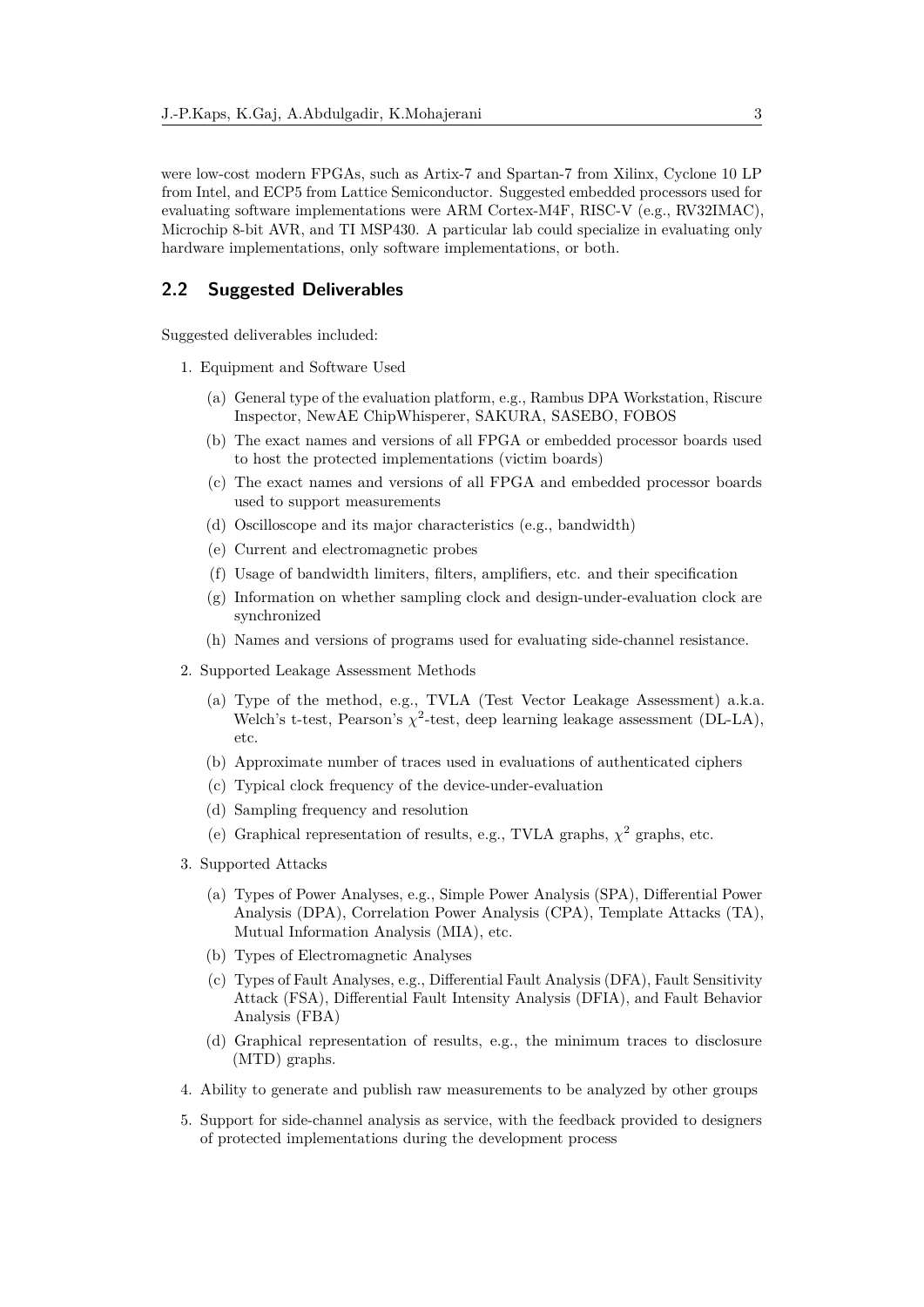<span id="page-3-0"></span>

|                |                                                      | Table 1: Side-Channel Security Evaluation Labs Targeting Hardware Implementations   |                                                         |                                                                |                                                    |                                                                                        |
|----------------|------------------------------------------------------|-------------------------------------------------------------------------------------|---------------------------------------------------------|----------------------------------------------------------------|----------------------------------------------------|----------------------------------------------------------------------------------------|
| No.            | <b>Team</b>                                          | Evaluation<br>Platform                                                              | Target<br><b>FPGA</b><br>Family                         | <b>Target</b><br><b>Boards</b>                                 | Leakage<br>Assessment<br>Methods                   | Attacks                                                                                |
| $\mathbf{1}$   | IAIK, TU Graz,<br>Austria                            | NewAE ChipWhisperer                                                                 | Artix-7                                                 | NewAE CW305                                                    | t-test                                             |                                                                                        |
| $\overline{2}$ | Telecom Paris, France                                |                                                                                     | Spartan-6,<br>Virtex-5,<br>Virtex-II Pro,<br>Stratix II | SASEBO-W,<br>SASEBO-GII,<br>SASEBO-G/<br>SASEBO-R,<br>SASEBO-B | NICV, t-test,<br>$\chi^2$ -test, DL-LA             | SPA, DPA, CPA,<br>MIA, TA, LRA;<br>SEMA, DEMA,<br>CEMA;<br>SFA, DFA, FSA,<br>DFIA, FBA |
| 3              | CCSL,<br>Shanghai Jiao Tong<br>University, China     | Riscure Inspector,<br>NewAE ChipWhisperer,<br><b>SAKURA</b>                         | Kintex-7,<br>Spartan-6                                  | SAKURA-G,<br>SAKURA-X                                          | t-test, $\chi^2$ -test, DL-LA                      | CPA, TA, MIA,<br>DL-based methods                                                      |
| 4              | HSCP Lab,<br>Tsinghua University,<br>Beijing, China  | <b>SAKURA</b>                                                                       | Kintex-7,<br>Spartan-6                                  | SAKURA-G,<br>SAKURA-X                                          | NICV, t-test, $\chi^2$ -test                       | SPA, DPA, CPA,<br>MIA, TA, LRA,                                                        |
| 5              | CESCA Lab,<br>Radboud University,<br>the Netherlands | Riscure Inspector,<br>NewAE ChipWhisperer,<br>Jupyter notebook scripts              | Artix-7,<br>Spartan-6                                   | NewAE CW305,<br>SAKURA-G                                       | t-test, $\chi^2$ -test, DL-LA                      | SPA, DPA, CPA,<br>TA; DEMA; DFA,<br>FI attacks                                         |
| 6              | Secure-IC, France                                    | Secure-IC Analyzr,<br><b>SAKURA</b>                                                 | Spartan-6                                               | SAKURA-G                                                       | Tests specified in<br>ISO/IEC 17825:2016           |                                                                                        |
| $\overline{7}$ | CERG,<br>George Mason University,<br><b>USA</b>      | FOBOS3                                                                              | Artix-7                                                 | NewAE CW305                                                    | t-test                                             |                                                                                        |
| 8              | Ruhr-Universitat Bochum,<br>Germany                  | SILVER and other<br>simulation-based<br>probing security<br>leakage-detection tools |                                                         |                                                                | simulation-based<br>probing security<br>evaluation |                                                                                        |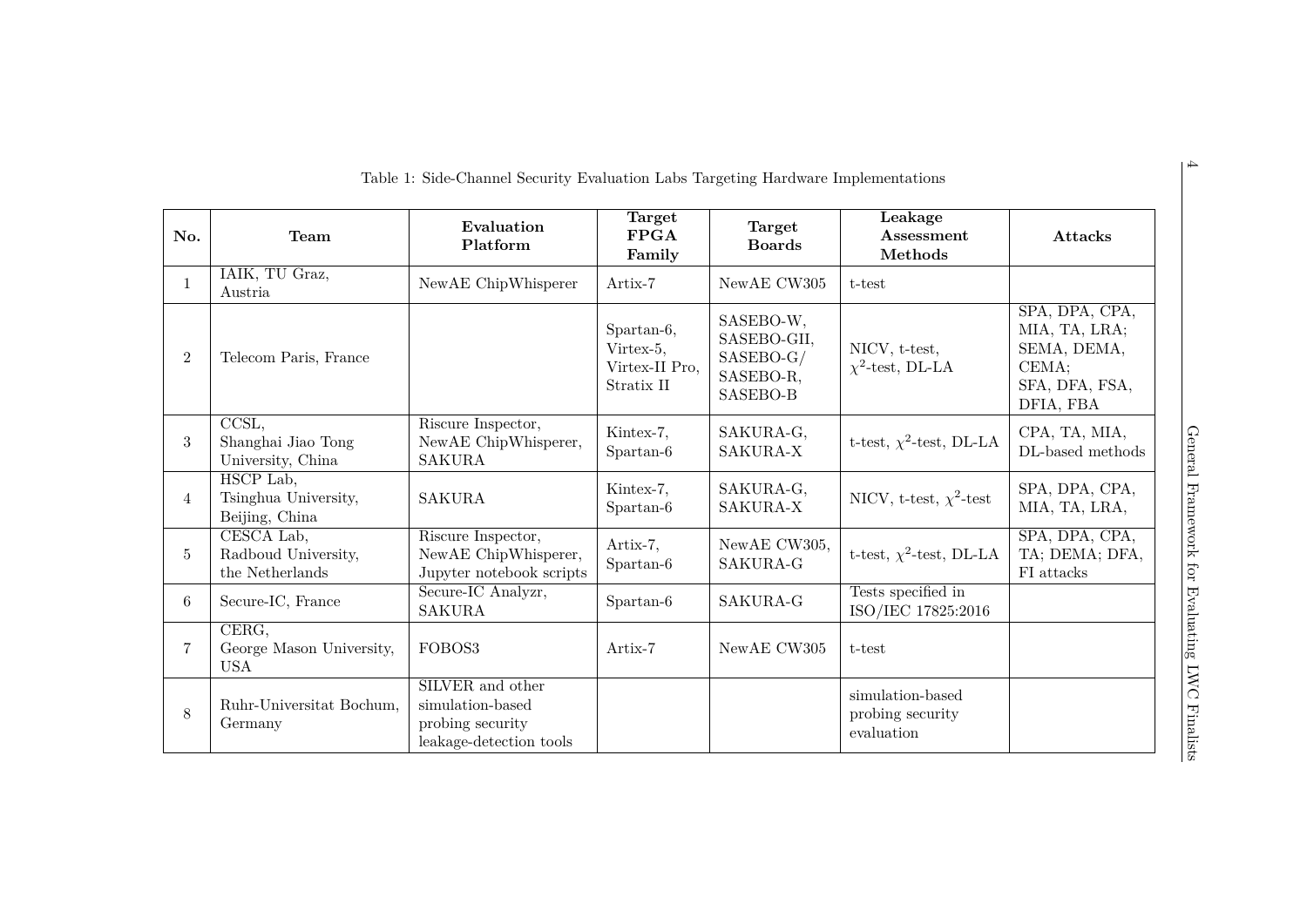<span id="page-4-0"></span>

| No.            | Team                                                                     | Evaluation<br>Platform                                                       | Target<br>Processors                                                                             | Leakage<br>Assessment<br>Methods         | <b>Attacks</b>                                                                      |
|----------------|--------------------------------------------------------------------------|------------------------------------------------------------------------------|--------------------------------------------------------------------------------------------------|------------------------------------------|-------------------------------------------------------------------------------------|
| $\mathbf{1}$   | IAIK, TU Graz,<br>Austria                                                | <b>NewAE</b><br>ChipWhisperer                                                | ARM Cortex-M4F                                                                                   | t-test                                   |                                                                                     |
| $\overline{2}$ | Telecom Paris,<br>France                                                 | NewAE<br>ChipWhisperer                                                       | ARM Cortex-M0,<br>ARM Cortex-M4F,<br>ATxmega128D4                                                | NICV, t-test, $\chi^2$ -test,<br>$DL-LA$ | SPA, DPA, CPA,<br>MIA, TA, LRA;<br>SEMA, DEMA, CEMA;<br>SFA, DFA, FSA,<br>DFIA, FBA |
| 3              | LSSS,<br>OTH Regensburg,<br>Germany                                      |                                                                              | ATmega328P,<br>ARM Cortex-M3,<br>RISC-V GD32VF103CBT6,<br>ARM Cortex-M7,<br>Tensilica Xtensa LX6 | t-test                                   |                                                                                     |
| $\overline{4}$ | $\overline{\text{CCSL}, }$<br>Shanghai Jiao<br>Tong University,<br>China | Riscure Inspector,<br><b>NewAE</b><br>ChipWhisperer                          | ARM Cortex-M4F,<br>ATxmega128D4,<br>ATmega128A                                                   | t-test, $\chi^2$ -test, DL-LA            | CPA, TA, MIA,<br>DL-based methods                                                   |
| 5              | HSCP Lab,<br>Tsinghua University,<br>Beijing, China                      |                                                                              | ARM Cortex-M4F,<br>ARM Cortex-M3                                                                 | NICV, t-test, $\chi^2$ -test             | SPA, DPA, CPA,<br>MIA, TA, LRA                                                      |
| 6              | CESCA Lab,<br>Radboud University,<br>the Netherlands                     | Riscure Inspector,<br>NewAE<br>ChipWhisperer,<br>Jupyter notebook<br>scripts | ARM Cortex-M4F,<br>ATxmega128D4                                                                  | t-test, $\chi^2$ -test, DL-LA            | SPA, DPA, CPA<br>TA; DEMA;<br>DFA, FI attacks                                       |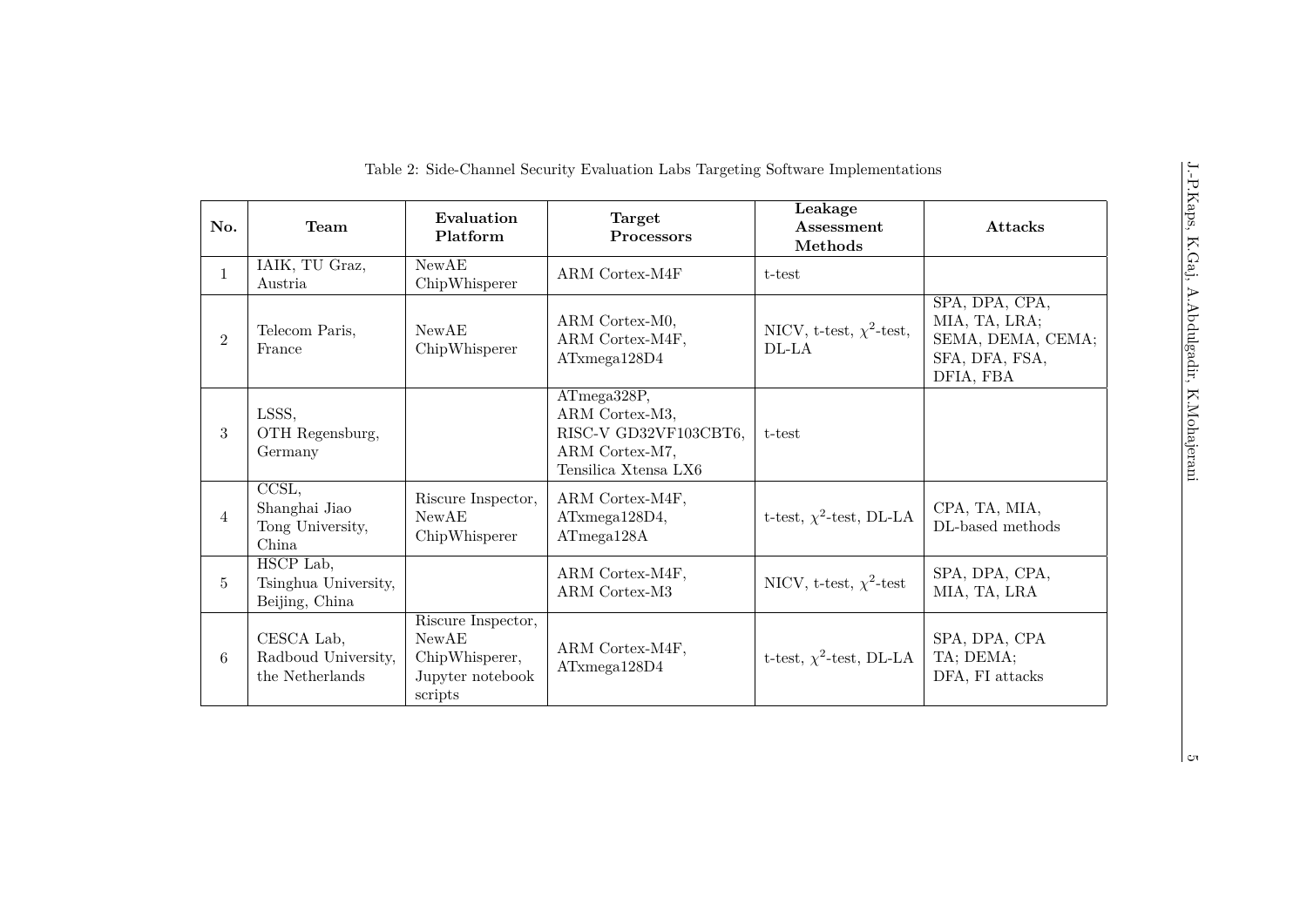- 6. Short description of the personnel and its qualifications
- 7. Intended period of the lab operation
- 8. Contact information.

#### **2.3 Lab Specifications**

The summary of lab specifications submitted in response to our call by March 20, 2022, is given in Tables [1](#page-3-0) and [2.](#page-4-0) We have received a total of 9 submissions, specifying

- 5 labs that support both software and hardware implementations,
- 3 labs that support only hardware implementations, and
- 1 lab that supports only software implementations.

The detailed specifications are posted on our ATHENa Lightweight Cryptography web page at <https://cryptography.gmu.edu/athena/index.php?id=LWC>.

In Table [1,](#page-3-0) we summarize major capabilities of the labs targeting hardware implementations in terms of the Evaluation Platform, Target FPGA Family, Target Board, Leakage Assessment Methods, and Key Recovery Attacks.

The most popular Evaluation Platforms are NewAE ChipWhisper and SAKURA, declared by 4 out of 8 specification submitters. Next comes Riscure Inspector, used by two labs, followed by Secure-IC Analyzr, FOBOS3, and SILVER, used by one. SILVER and related probing security leakage-detection tools are the only tools based entirely on simulation.

Most of the labs support Xilinx 7 Series FPGA families, such as Artix-7 and Kintex-7. Two labs support only Spartan-6 and earlier FPGA families based on four-input Look-Up Tables (LUTs). Among the Target Boards, the most popular are SAKURA boards and NewAE CW305.

The most widely supported Leakage Assessment Method is Welch's t-test a.k.a. TVLA (Test Vector Leakage Assessment) [\[2\]](#page-14-1)–[\[7\]](#page-15-0). Four labs support a newer and supplementary Pearson's  $\chi^2$ -test introduced in [\[8\]](#page-15-1). The team representing Secure-IC uses tests specified in ISO/IEC 17825:2016. These tests are described and critically analyzed in [\[9\]](#page-15-2). Two labs declare support for NICV: Normalized Inter-Class Variance for Detection of Side-Channel Leakage [\[10\]](#page-15-3), [\[11\]](#page-15-4). Three labs list among their methods DL-LA: Deep Learning Leakage Assessment, defined in [\[12\]](#page-15-5). The team from Ruhr-Universitat Bochum relies on the simulation-based SILVER (introduced in [\[13\]](#page-15-6) and available at [\[14\]](#page-15-7)) and other, unpublished probing security leakage-detection tools.

Four labs support attacks. Out of them, two limit attacks to power-based methods, such as Simple Power Analysis (SPA), Differential Power Analysis (DPA), Correlation Power Analysis (CPA), Template Attacks (TA), Mutual Information Analysis (MIA), and Deep Learning (DL)-based methods [\[15\]](#page-15-8). The remaining two support also several types of Electromagnetic Analysis (e.g., Simple Electromagnetic Analysis - SEMA, Differential Electromagnetic Analysis - DEMA, Correlation Electromagnetic Analysis - CEMA) and Fault Analysis (e.g., Differential Fault Analysis - DFA, Fault Sensitivity Attack - FSA, Differential Fault Intensity Analysis - DFIA, and Fault Behavior Analysis - FBA).

In Table [2,](#page-4-0) we summarize major capabilities of the labs targeting software implementations in terms of the Evaluation Platform, Target Processors, Leakage Assessment Methods, and Key Recovery Attacks.

Four out of six labs rely on the NewAE ChipWhisperer platform. The most supported target processor is ARM Cortex-M4F, listed by 5 out of 6 labs. Three labs support ATxmega128D4, and two ARM Cortex-M0. The Laboratory for Safe and Secure Systems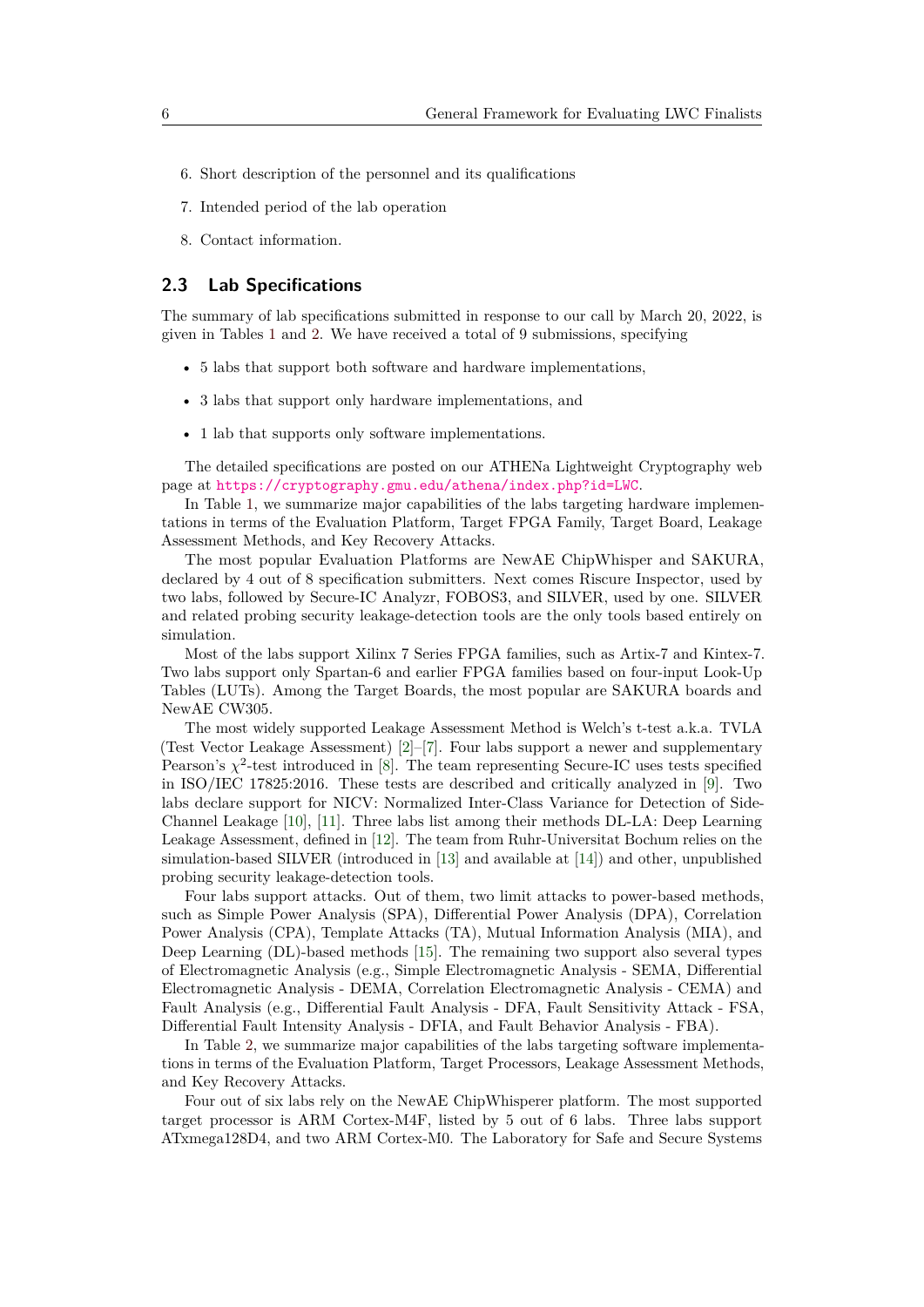(LSSS) at OTH Regensburg, Germany, has listed five different target processors but is tentatively planning to support only two.

In terms of the Leakage Assessment Methods, all labs support t-test, and 4 out of 6 also  $\chi^2$ -test. The third most popular test is Deep Learning Leakage Assessment (DL-LA), supported by half of the current labs.

The support for attacks is exactly the same as in the case of hardware implementations, as all labs supporting attacks target both software and hardware implementations.

# **3 Protected Hardware Implementations**

#### **3.1 Introduction**

We submitted a draft version of the Call for Protected Hardware Implementations to lwc-forum on December 13, 2021. After analyzing all received comments and incorporating the best-received suggestions, we have posted a final version of this call on the GMU Lightweight Cryptography website on January 18, 2022. According to the call, the submitted designs should demonstrate strong resistance against side-channel attacks when implemented on low-cost modern FPGAs, such as Artix-7 and Spartan-7 from Xilinx, Cyclone 10 LP from Intel, and ECP5 from Lattice Semiconductor. A potential for porting the designs to ASIC (Application-Specific Integrated Circuit) technology and demonstrating their resistance in this environment has been highly desirable. All submitted implementations will be investigated by one or more Side-Channel Security Evaluation Labs.

#### **3.2 Requirements**

Protected hardware implementations should follow the LWC Hardware API v1.1 or later. In this extended API, we assume that inputs and outputs are split into shares, as shown in Fig. [1.](#page-6-0) Input that is not shared (e.g., an instruction or a segment header) should be put into share 1, with the remaining shares being set to zeros. The updated interface is shown in Fig. [2.](#page-7-0) In unprotected implementations, the public data input PDI accepts data of size *w*. For protected implementations, we modified this input to accept *pn* shares of size *w* in parallel. The same holds for the data output DO, which now provides *pn* shares of size *w*. The number of shares on the secret data input SDI is denoted as *sn*, as it can differ from the number of shares on PDI.

<span id="page-6-0"></span>A majority of common side-channel countermeasures require the consumption of randomness during cipher operations. Any randomness an LWC implementation needs can be provided by the random data input RDI, which is of size *rw*. This port, just like all the others, follows a simple FIFO protocol. Each read will provide *rw* bits. The value of *rw* can be arbitrary up to 2048 bits. Note that independent of how many random bits are actually used, our testbench assumes that all *rw* bits are used with each read.



Figure 1: Pre-Shared Data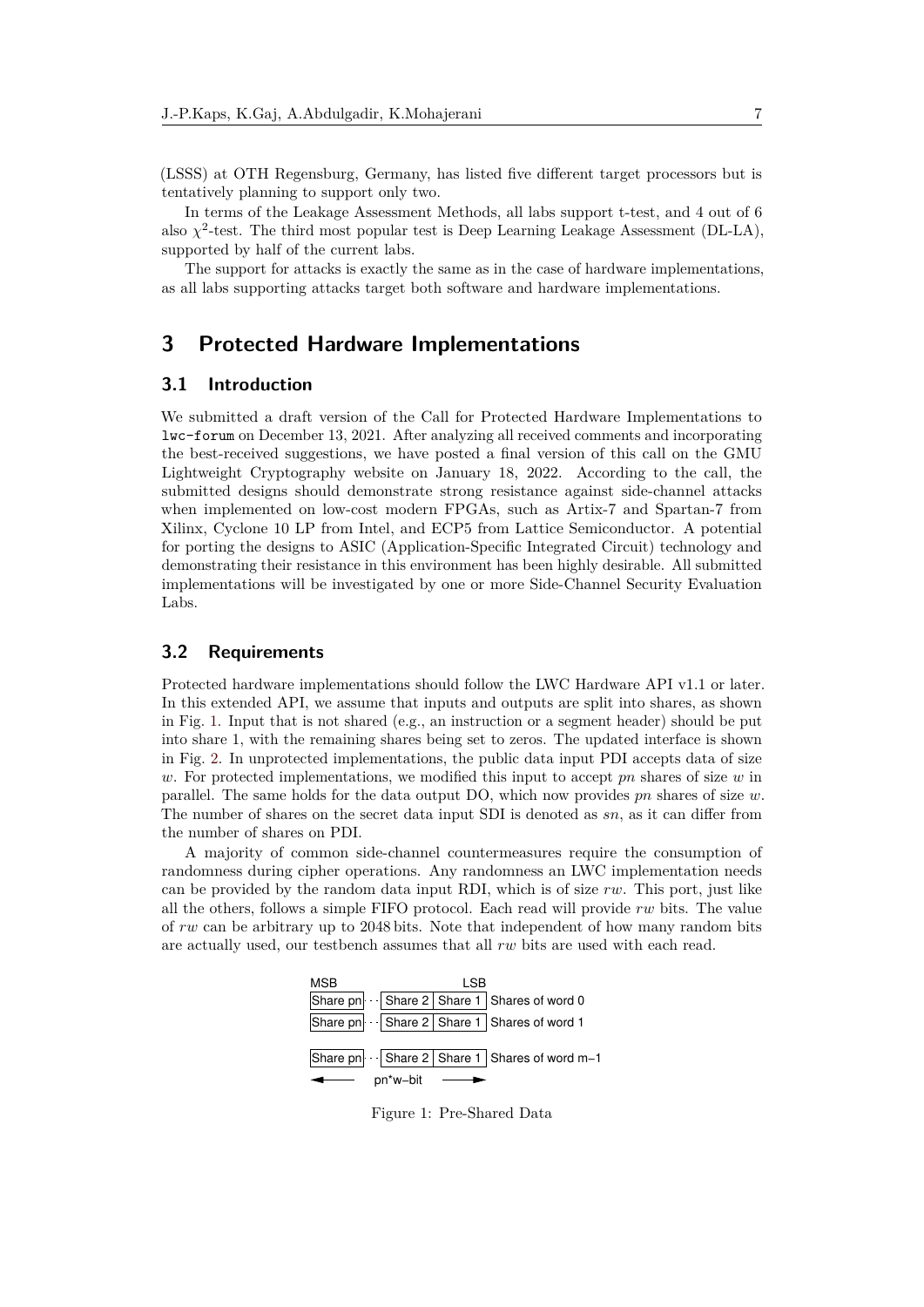<span id="page-7-0"></span>

Figure 2: LWC API extended with Random Data Input (RDI)

We also assume that a deterministic random bit generator (DRBG) used as a source of fresh randomness is located outside of the protected LWC core. The important advantages of this approach include:

- ability to share DBRG with other units (e.g., for the generation of nonces, protection of other units, e.g., those implementing public-key cryptography, etc.)
- ease of replacing the type of DBRG (e.g., due to compliance with other standards, validation requirements, evolving understanding of how cryptographically strong the DBRG used for refreshing randomness must be, etc.)
- we are interested in evaluating/benchmarking LWC candidates and not DBRGs. The final NIST LWC selection itself could become the basis of future lightweight DBRGs.
- Concurrent operation of the DBRG circuit could introduce additional noise in the measurements and make leakage detection more difficult. There is no guarantee that this type of noise by itself could hinder an actual attack scenario, but it is likely to make the leakage evaluation more difficult (more traces, more computations, or more expensive measurement equipment).

Our testbench will count how many random bits were consumed by the protected implementation during its operation, and we will use this information, together with the width of the rdi data bus, to differentiate between various protected designs. Specifically, the total number of consumed fresh random bits will be one of the primary items on the list of reported evaluation metrics. In principle, we do not mind allowing designers to improve this metric by placing the source of some or all random bits inside of their implementations. At the same time, designs using significantly different assumptions may be quite challenging to rank.

We propose the following constraints on a first-order protected implementation of an LWC candidate: 8000 LUTs, 0 Block RAMs, and 0 DSP units of Artix-7 FPGAs. The number of LUTs corresponds to the smallest device of the Artix-7 family of FPGAs. This number is also consistent with the Round 2 limit on the number of LUTs, set to 2000 LUTs. Additionally, the first-order protected hardware implementations typically take 3-4x more hardware resources than the corresponding unprotected implementations.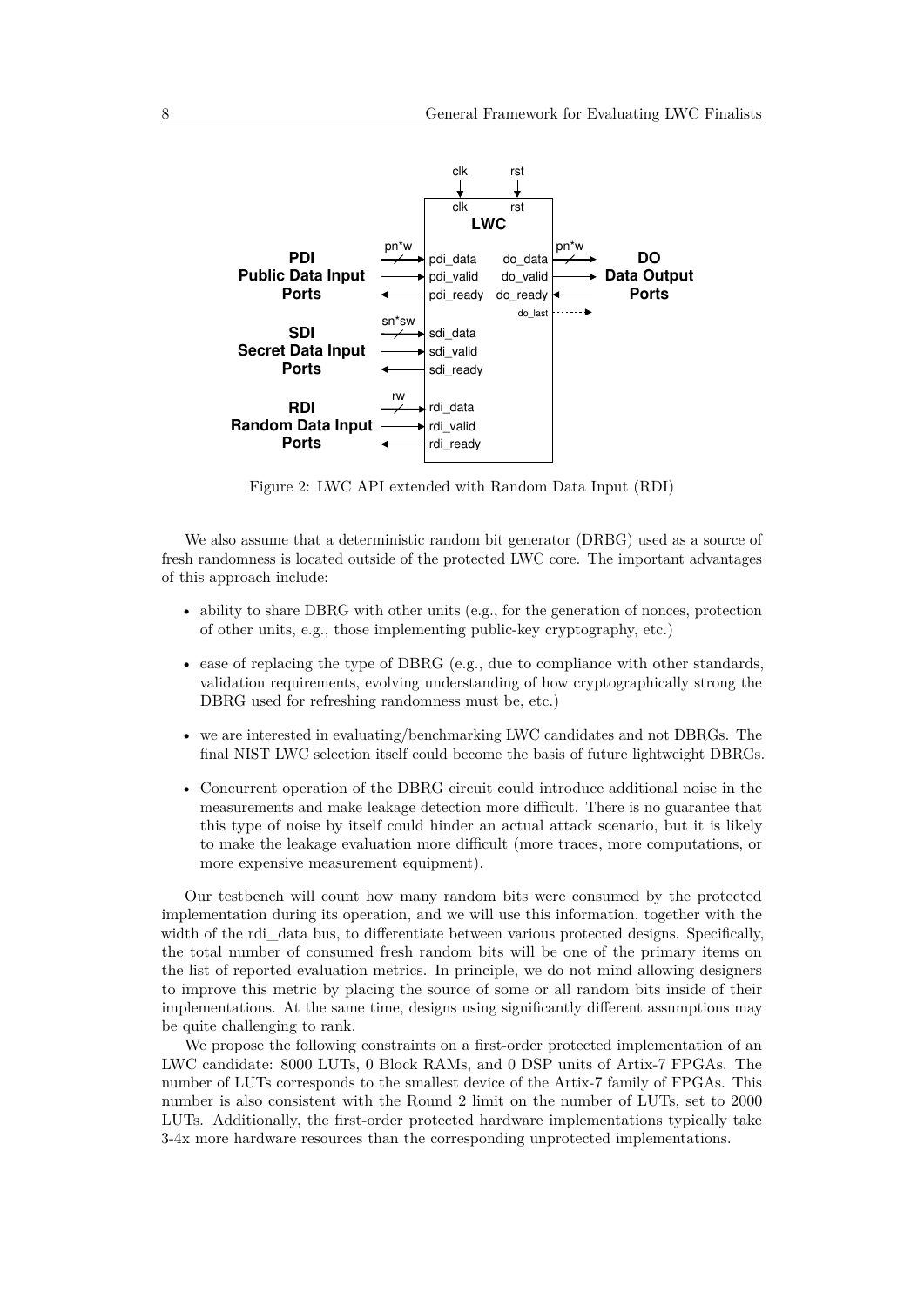| Type of Implementation $\frac{1}{2}$ #LUTs $\frac{1}{2}$ #BRAMs $\frac{1}{2}$ #DSP units |            |  |
|------------------------------------------------------------------------------------------|------------|--|
| Unprotected                                                                              | ${}<$ 2000 |  |
| 1st Order Protected                                                                      | ${}< 8000$ |  |

Table 3: Proposed constraints on resource utilization

#### **3.3 Suggested Deliverables**

To simplify benchmarking, security analysis, and further optimizations of protected hardware implementations, we proposed a uniform way of publishing them on the web and submitting them to the benchmarking and security evaluation labs.

All protected implementations of a given candidate developed by a particular group are expected to be stored in the same folder. This folder can either

- 1. become a basis of an online repository (e.g., a GitHub repository), in which case the submission consists of the repository URL including branch name, tag, or commit hash, or
- 2. be submitted as a single archive file (e.g., .zip) to the selected benchmarking and security evaluation labs.

This folder should be named using the following convention:

<LWC\_Candidate\_Name>\_<Group\_Name>.

Within this folder, the submitters should create the structure of files and second-level folders shown in Fig. [3.](#page-9-0)

LICENSE.txt should include any licensing and copyright information that applies to the code.  $\langle \text{variant name} \rangle$ .toml is expected to include information fully characterizing a particular variant, encoded using the TOML (Tom's Obvious Minimal Language) file format<sup>[1](#page-0-0)</sup>. This file should capture attributes of an LWC hardware implementation to enable automated benchmarking and evaluation. We define variants of the design as different versions of the design that correspond to

- different algorithms of the same family
- different sizes of keys, nonces, tags, etc.
- different parameters of the interface, such as w and sw
- different hardware architectures (e.g., basic iterative, unrolled, folded, pipelined, etc.),
- different protection methods against side-channel attacks,
- different orders of protection against side-channel attacks.

src rtl is a folder that should contain all synthesizable source files, and src tb a folder containing testbenches developed or modified by a given submitter and any non-synthesizable source files used by these testbenches.

The KAT folder should include subfolders named after the variant names corresponding to the unique identifiers of variants. Each respective subfolder is expected to contain test vector files used to verify the implementation of a particular variant.

<sup>1</sup>https://toml.io/en/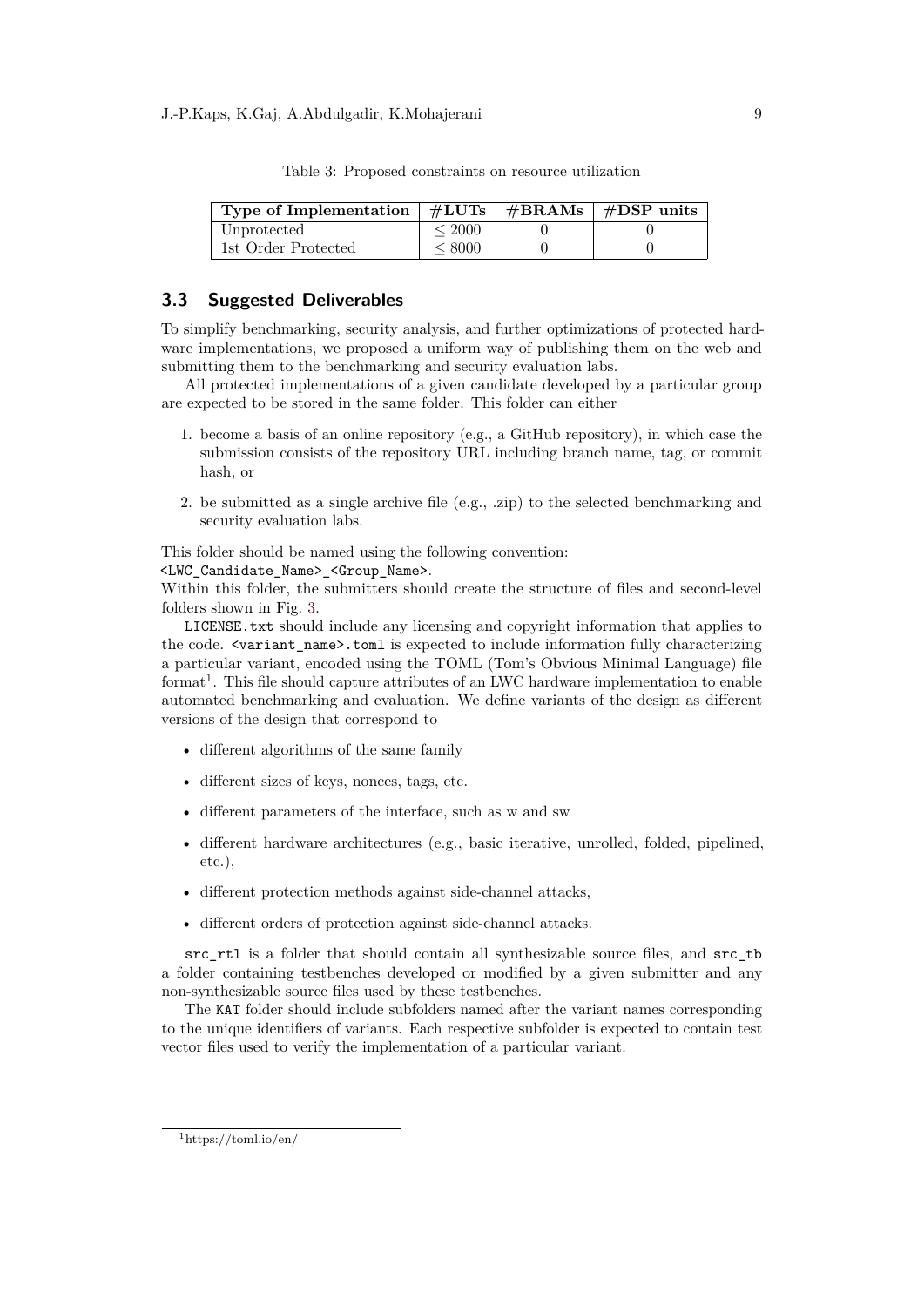<span id="page-9-0"></span>

Figure 3: Recommended format of deliverables for protected hardware implementation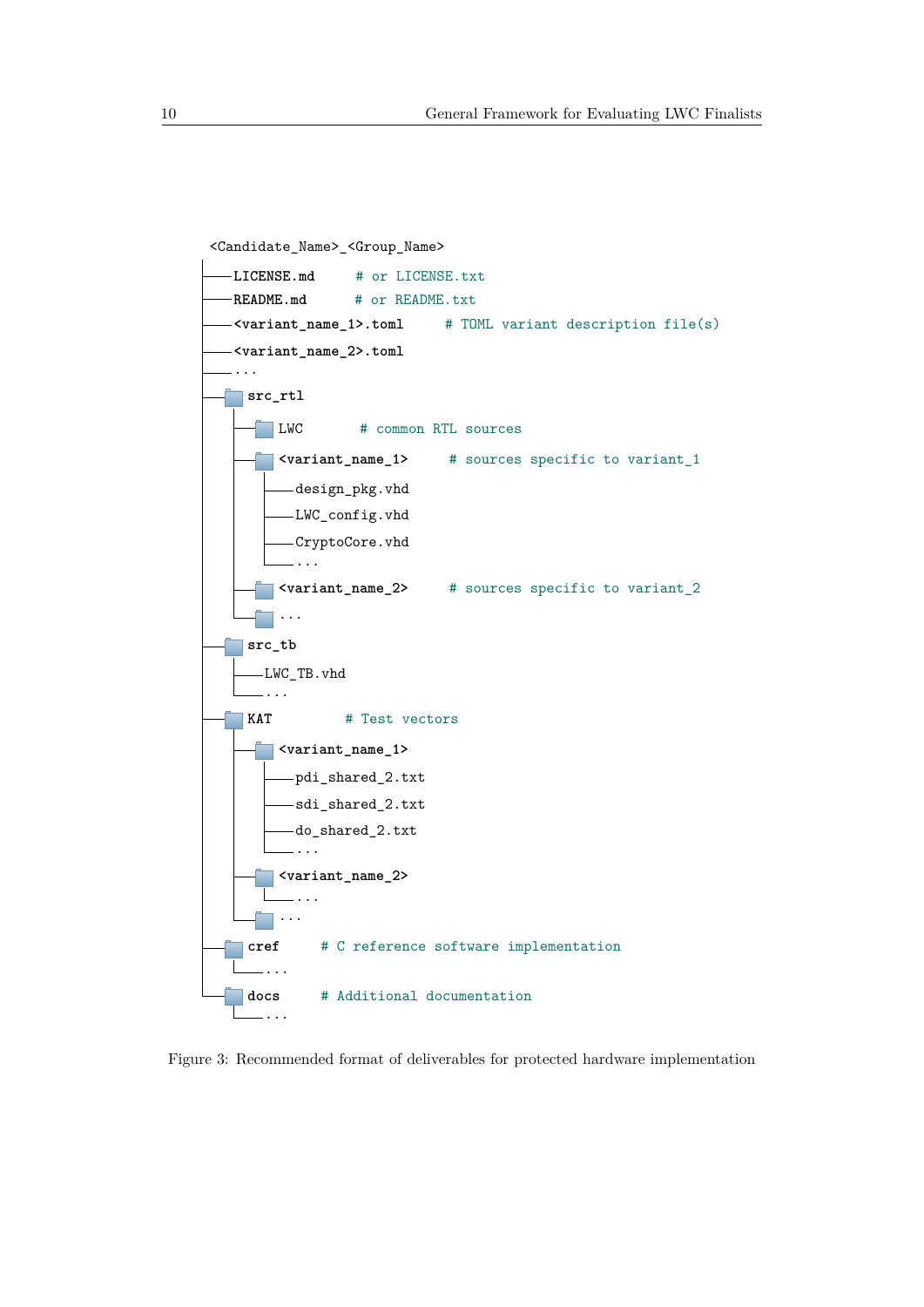The docs folder should include one or more PDF files describing:

- 1. Protection Method
- 2. Results of the Preliminary Security Evaluation, including at least
	- (a) Attack/leakage assessment type
	- (b) Number of traces used
	- (c) Experimental setup
	- (d) Attack/leakage assessment characteristics
	- (e) Attack-specific characteristics
	- (f) Documentation of results.

# **4 Protected Software Implementations**

#### **4.1 Introduction**

We have called for software implementations of finalists resistant against side-channel attacks such as power and electromagnetic analysis, using the same timeline as in the case of hardware implementations. The focus of our call is on the use of platform-independent algorithmic countermeasures. The submitted code should demonstrate strong resistance against side-channel attacks when executed on low-cost modern embedded processors, such as ARM Cortex M4F, RISC-V (e.g., RV32IMAC), Microchip 8-bit AVR, and TI MSP430. This code can contain assembly language instructions specific to a given Instruction Set Architecture (ISA).

#### **4.2 Requirements**

Protected software implementations should use the standard NIST API defined in Submission Requirements and Evaluation Criteria for the Lightweight Cryptography Standardization Process, published in August  $2018^2$  $2018^2$ . Protected implementations should not use nsec, beyond specifying it as an argument of

crypto\_aead\_encrypt() and crypto\_aead\_decrypt() set to NULL.

Considering the short amount of time devoted to analyzing protected implementations by the Side-Channel Security Evaluation Labs, it is important that all submissions can be evaluated using the Test Vector Leakage Assessment (TVLA) method, a.k.a., Welch's t-test. To make it possible, we have suggested that at least one variant of the protected implementation is designed to accommodate this test.

To simplify power correlation evaluation via Welch's t-test without spurious correlation from sharing and un-sharing operations, we proposed the clear division of the protected implementation into three functions:

```
generate_shares_encrypt(), crypto_aead_encrypt_shared(), and
```

```
combine_shares_encrypt(), for encryption, and
```
generate\_shares\_decrypt(), crypto\_aead\_decrypt\_shared(), and

combine\_shares\_decrypt(), for decryption.

Only crypto\_aead\_encrypt\_shared() for encryption and

crypto\_aead\_decrypt\_shared() for decryption should be used for leakage assessment.

The generate\_shares\_encrypt() function should allow the division of all inputs to encryption into Boolean shares. The generate\_shares\_decrypt() function should allow the division of all inputs to decryption into Boolean shares. This function should first pad

<sup>2</sup>[https://csrc.nist.gov/CSRC/media/Projects/Lightweight-Cryptography/documents/](https://csrc.nist.gov/CSRC/media/Projects/Lightweight-Cryptography/documents/final-lwc-submission-requirements-august2018.pdf) [final-lwc-submission-requirements-august2018.pdf](https://csrc.nist.gov/CSRC/media/Projects/Lightweight-Cryptography/documents/final-lwc-submission-requirements-august2018.pdf)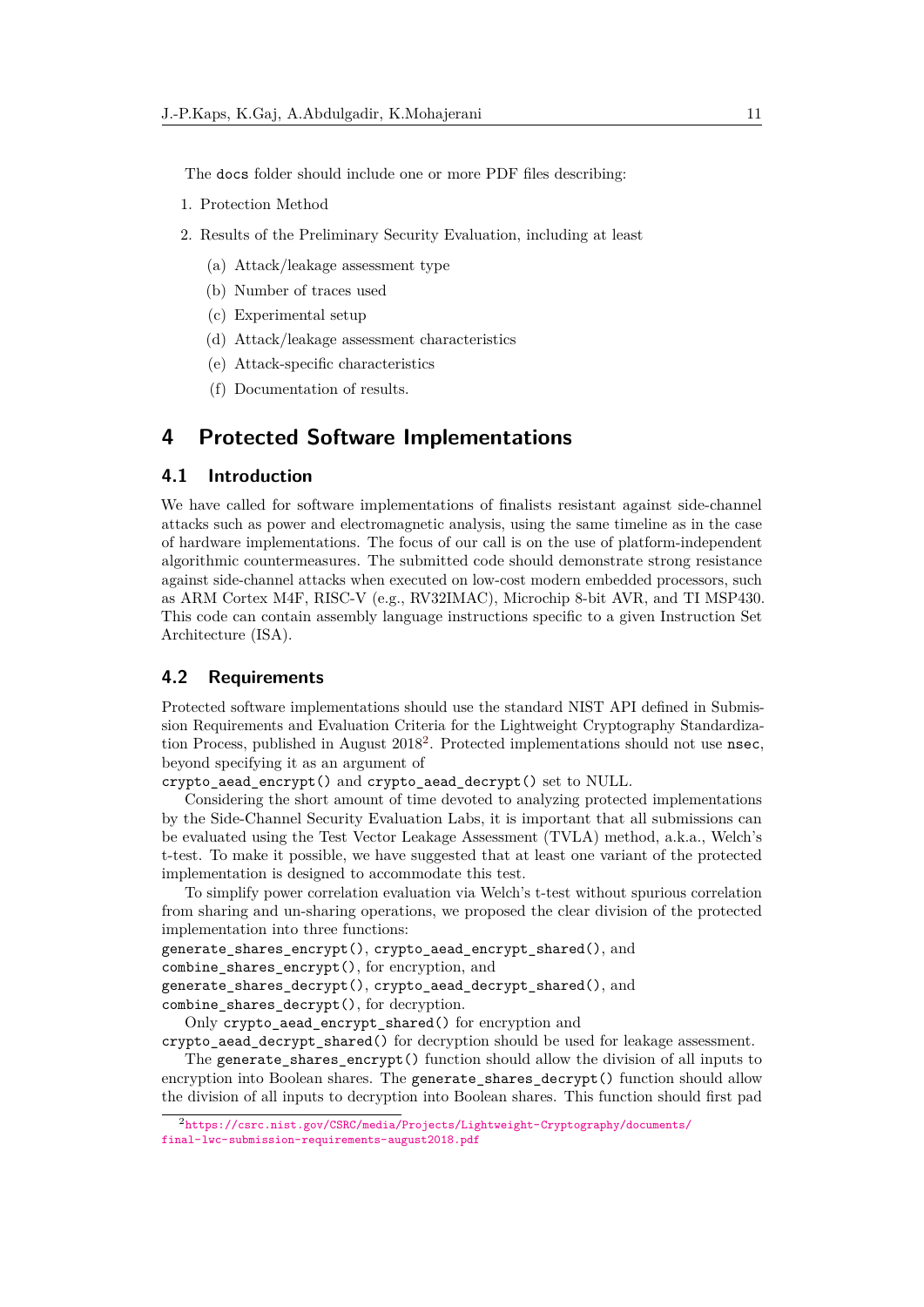the last word of the ciphertext (not including the tag) with zeros. The tag should then follow, starting on a boundary of a 32-bit word. Only after this initial preprocessing the ciphertext and tag should be masked. The number of shares may be different for each input, as defined in api.h.

#### **4.3 Suggested Deliverables**

To simplify benchmarking, security analysis, and further optimizations of protected software implementations of LWC algorithms, we have proposed a uniform way of publishing them on the web and submitting them to the benchmarking and security evaluation labs.

All protected implementations of a given candidate developed by a particular group should be stored in the same folder. The contents of this folder should follow the guidance of the NIST LWC specification<sup>[3](#page-0-0)</sup> section 3.5.1 (AEAD) and 3.5.2 (Hash). Per this specification, in addition to the protected implementation, submissions should include a reference implementation (ref) and Known-answer-test file (KAT) to allow existing tools to verify implementation correctness.

Source code for protected implementations should be provided as C99 standard C suitable for compilation, linkage, and assembly using standard tooling (e.g., GCC) for the target architecture(s). Architecture specific optimizations (e.g., assembly language) may additionally be provided to demonstrate performance enhancement. If the use of assembly language is intended to enhance resistance against side-channel attacks, then this should be stated explicitly in the supporting documentation.

Submissions for side-channel evaluation should not depend on any external headers or libraries, including cryptographic libraries (e.g., OpenSSL), outside of the C99 standard, with the exception of the randombytes.h header from SUPERCOP, which may be used for masking or sharing.

To ensure deterministic results, the implementation of the function randombytes() should be provided by the test harness (not the submission) and initialized prior to execution of the cryptographic algorithm. Implementations should use the call to this function directly, rather than including a DRBG (based on AES, ChaCha, SHAKE, etc.) within the implementation.

The structure of a compliant submission is shown in Fig. [4.](#page-12-0)

The <Candidate\_and\_Variant\_Name> is a single name incorporating the name of the candidate and its specific variant. Different variants correspond to

- different algorithms of the same family
- different parameter sets, such as sizes of keys, nonces, tags, etc.

The following optional metadata files may be included alongside source code within a 3rd-level folder:

- 1.  $goal\_powersca_1st$  When present, this file<sup>[4](#page-0-0)</sup> indicates the implementation has been protected against 1st order Power Analysis Side-Channel attacks.
- 2. goal\_powersca\_2nd When present, this file<sup>4</sup> indicates the implementation has been protected against 2nd order Power Analysis Side-Channel attacks.
- 3.  $goal_{emsca}$  When present, this file<sup>4</sup> indicates the implementation has been protected against Electromagentic Side-Channel attacks.
- 4. architectures File with one target microcontroller/microprocessor architecture. Contents described in the **Architectures** section below.

<sup>3</sup>[https://csrc.nist.gov/CSRC/media/Projects/Lightweight-Cryptography/documents/](https://csrc.nist.gov/CSRC/media/Projects/Lightweight-Cryptography/documents/final-lwc-submission-requirements-august2018.pdf) [final-lwc-submission-requirements-august2018.pdf](https://csrc.nist.gov/CSRC/media/Projects/Lightweight-Cryptography/documents/final-lwc-submission-requirements-august2018.pdf)

<sup>4</sup>This file may be empty, or contain human readable text briefly describing the mitigation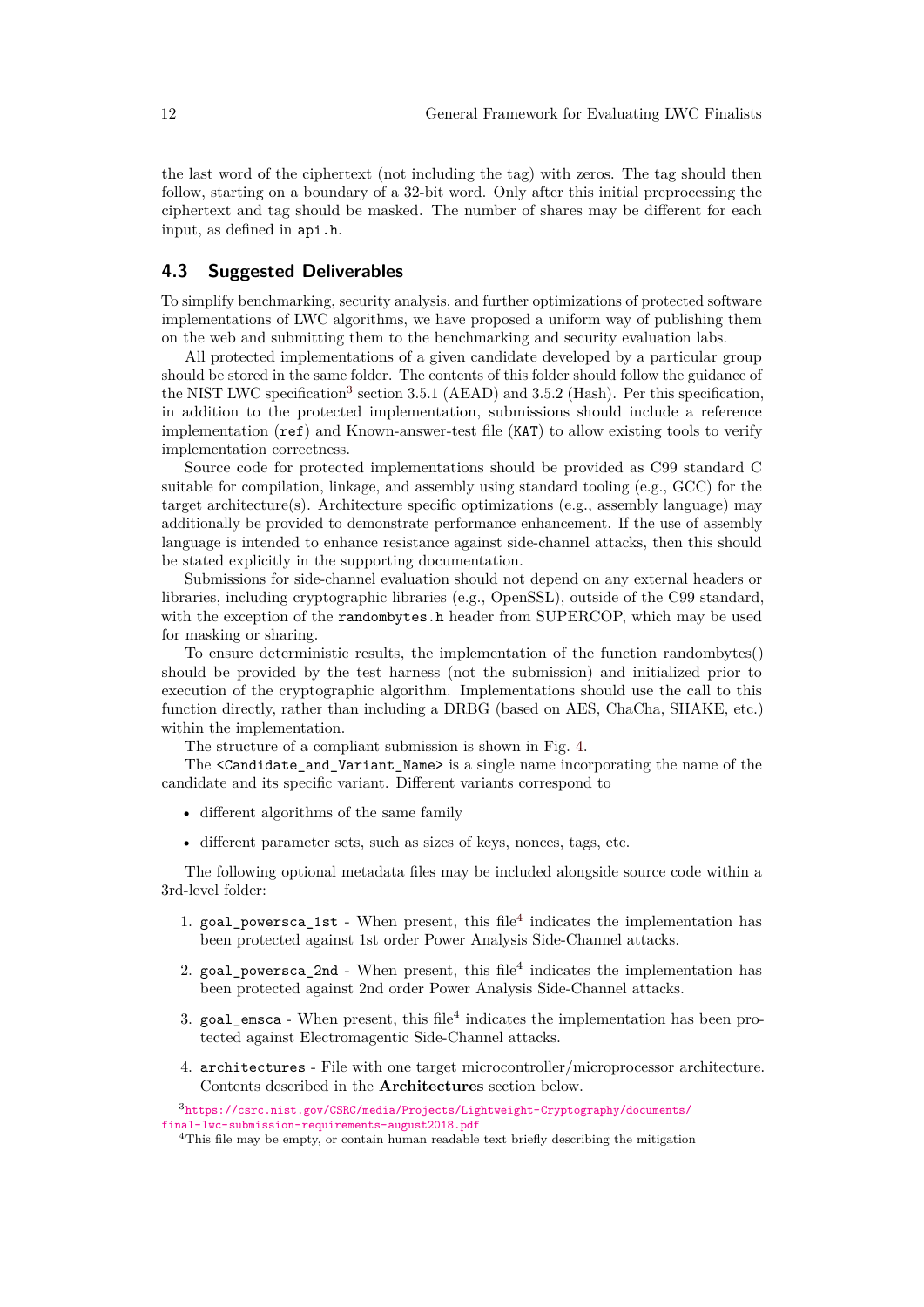<span id="page-12-0"></span><Candidate\_Name>\_<Group\_Name>

| Documents                                                                                            |
|------------------------------------------------------------------------------------------------------|
| changelog.pdf<br># optional                                                                          |
| -coversheet.pdf                                                                                      |
| -documentation.pdf                                                                                   |
| Implementations                                                                                      |
| crypto_aead                                                                                          |
| <candidate_and_variant_name></candidate_and_variant_name>                                            |
| designers                                                                                            |
| -LWC_AEAD_KAT_ <crypto_keybytes*8>_<crypto_npubbytes*8>.txt</crypto_npubbytes*8></crypto_keybytes*8> |
| protected_ <implementation_name></implementation_name>                                               |
| -api.h                                                                                               |
| aead.c                                                                                               |
| other.h                                                                                              |
| -other.c                                                                                             |
| other.S<br># assembly is acceptable                                                                  |
| -goal_powersca_1st<br># 1st order protection against power analysis                                  |
| # 2nd order protection against power analysis<br>-goal_powersca_2nd                                  |
| -goal_emsca<br># protection against electromagnetic analysis                                         |
| -architectures # one target arch per line                                                            |
| -implementers<br># one implementer per line                                                          |
| # additional implementations                                                                         |
| ref                                                                                                  |
| -api.h                                                                                               |
| -encrypt.c                                                                                           |
| other.c                                                                                              |
| implementers                                                                                         |

Figure 4: Recommended format of deliverables for protected software implementation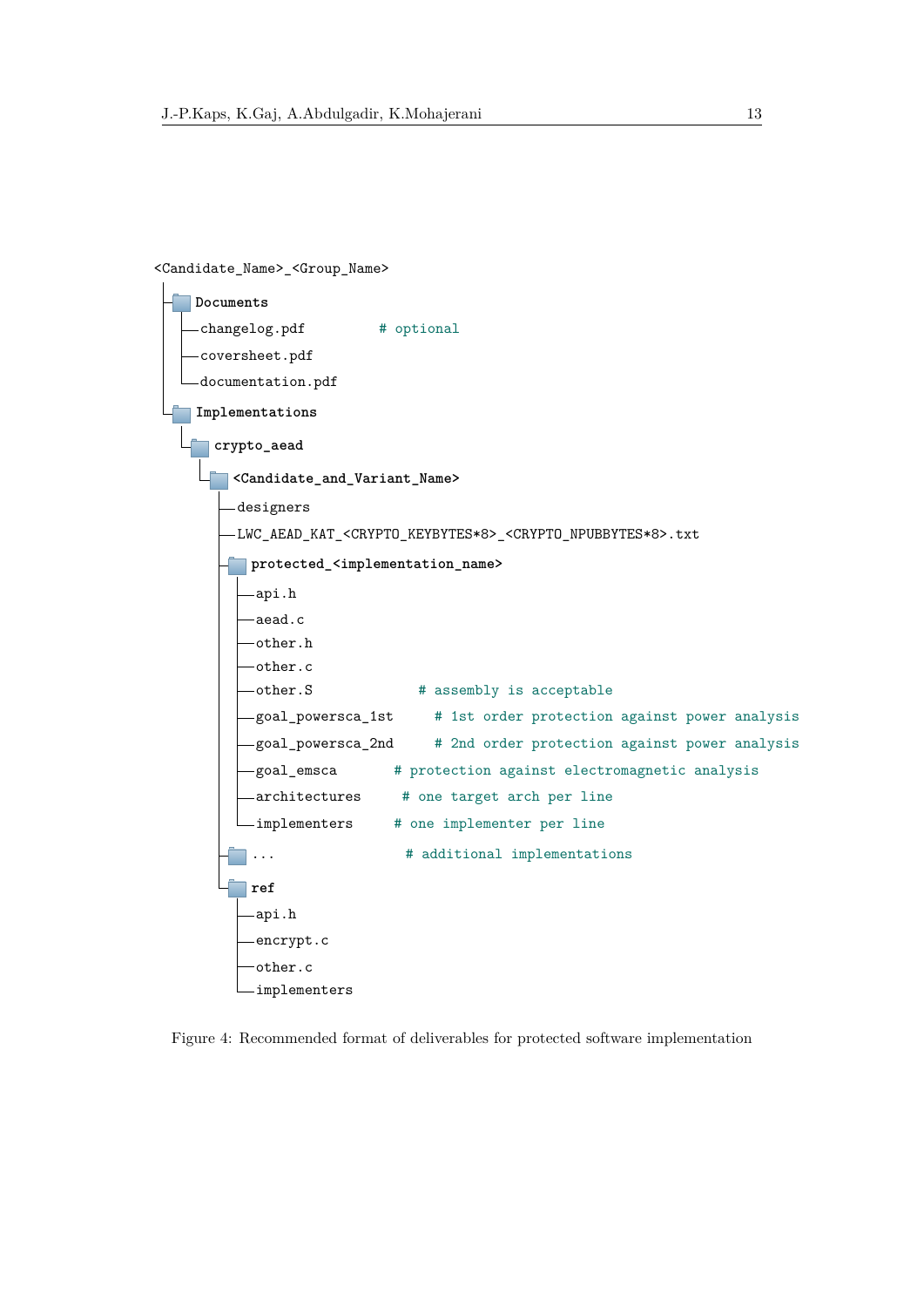5. implementers - File with one name per line indicating the authors of the protected implementation source code

<span id="page-13-0"></span>For uniformity, a standard set of values for use within the architectures file are defined in Table [4.](#page-13-0)

| Value   | ISA     | Example Targets | Compiler                |
|---------|---------|-----------------|-------------------------|
| arm     | ARM     | STM32F          | arm-none-eabi-gcc       |
|         |         |                 | -mcpu=cortex-m4 -mthumb |
| avr     | AVR.    | ATMega2560      | avr-gcc                 |
| riscv32 | RISC-V  | <b>FE310</b>    | riscv64-unknown-elf-gcc |
|         |         |                 | $-march=rv32imac$       |
| msp430  | MSP-430 | MSP430FR5969    | msp430-elf-gcc          |

Each submission should include a KAT produced by genkat\_aead.c available from NIST<sup>[5](#page-0-0)</sup> in the second-level folder (common to all implementations of a particular algorithm). Implementations which support hashing should also include a KAT produced by genkat\_hash.c

Our understanding is that there is only one reference software implementation per candidate - the unprotected one, included in the given candidate's submission package.

Even assuming identical randomness values ("consumed" by the protected implementation during its operation), each protected implementation can generate different values of output shares for the ciphertext and tag during authenticated encryption. There is no golden standard for how the protected implementation should work other than the XOR of all ciphertext shares should give the ciphertext, and the XOR of all tag shares should give the tag, as calculated by the unprotected reference implementation.

# **5 Matching implementations with the labs**

Our team will be in constant communication with the evaluation labs and the implementation submitters aiming at the best match between both groups. The general idea of a match will be based on the concept of bidding, combined with the detailed analysis of pros and cons of each assignment.

The evaluations by the majority of labs are likely to start from leakage assessments. In the case of selected labs, an attempt at various key recovery attacks is likely to be made as well.

Independently, each lab may freely choose from all implementations placed in the public domain. Additionally, protected implementations may be submitted to the labs directly by their developers in a format consistent with the respective calls. Finally, labs may also ask implementers for their deliverables. The developers may require a lab to keep the distribution of the source code limited to the lab personnel but may not prevent the publication of the obtained results.

Eventually, after all implementations are divided into classes with a comparable security level, the GMU team will benchmark and rank these implementations in terms of Throughput, Area/Memory Usage, Power, Energy per bit, Maximum amount of fresh randomness per clock cycle, and the number of random bits per each byte of AD and plaintext. Similar contributions by other benchmarking labs are very welcome.

<sup>5</sup>https://csrc.nist.gov/Projects/Lightweight-Cryptography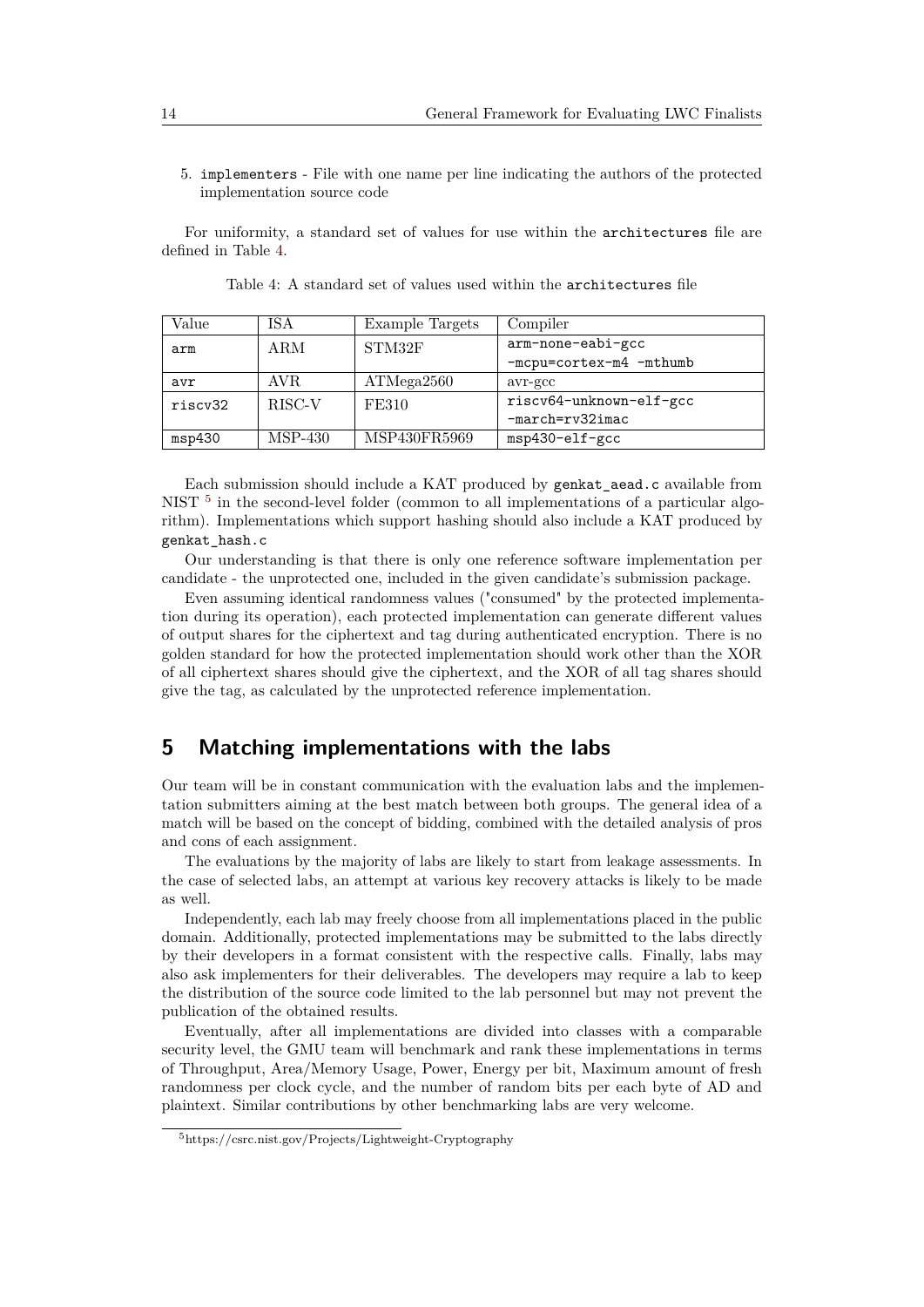Our team will publish the record of evaluations in progress and reports from the completed evaluations on our website (subject to the explicit permissions by the respective implementers and evaluators).

# **6 Status and Proposed Timeline**

At the time of the paper submission, the authors were aware of the following submissions:

- protected software implementations submitted by two groups, covering Ascon, GIFT-COFB, and Romulus (i.e., 3 out of 10 finalists)
- protected hardware implementations submitted by three groups, covering Ascon, Elephant, GIFT-COFB, ISAP, TinyJAMBU, and Xoodyak (i.e., 6 out of 10 finalists).

Other protected implementations are still under development. All protected implementation submitted before the end of the evaluation period (tentatively scheduled for June 30, 2022) will be recommended for evaluation by the Side-Channel Security Evaluation Labs. The preliminary timeline for the remaining steps of the evaluation process is as follows:

- 30 Apr 2022: Preliminary reports of the Side-Channel Security Evaluation Labs and the Benchmarking Labs (covering only implementations submitted by April 15).
- Jun 30 2022: Final reports of the Side-Channel Security Evaluation Labs.
- Jul 31 2022: Final reports of the Benchmarking Labs with performance/cost rankings applied only to implementations with a comparable side-channel resistance.

However, if the implementers or the evaluation labs will need more time, we are open to possible extensions, subject to approval by NIST.

### **References**

- <span id="page-14-0"></span>[1] NIST, "Submission Requirements and Evaluation Criteria for the Lightweight Cryptography Standardization Process," Tech. Rep., Aug. 2018.
- <span id="page-14-1"></span>[2] G. Goodwill, B. Jun, J. Jaffe, and P. Rohatgi, "A testing methodology for side–channel resistance validation," in *NIST Non-invasive Attack Testing Workshop*, Nara, Japan, 2011.
- [3] G. Becker, J. Cooper, E. DeMulder, *et al.*, "Test Vector Leakage Assessment (TVLA) methodology in practice," in *International Cryptographic Module Conference*, 2013, p. 13.
- [4] T. Schneider and A. Moradi, "Leakage Assessment Methodology: A Clear Roadmap for Side-Channel Evaluations," in *Cryptographic Hardware and Embedded Systems – CHES 2015*, T. Güneysu and H. Handschuh, Eds., ser. Lecture Notes in Computer Science, Berlin, Heidelberg: Springer, 2015, pp. 495–513.
- [5] A. A. Ding, C. Chen, and T. Eisenbarth, "Simpler, Faster, and More Robust T-Test Based Leakage Detection," in *Constructive Side-Channel Analysis and Secure Design*, F.-X. Standaert and E. Oswald, Eds., ser. Lecture Notes in Computer Science, Cham: Springer International Publishing, 2016, pp. 163–183.
- [6] A. Moradi, *How to Evaluate Side-Channel Leakages*, Workshop Talk, Bochum, Germany, Jun. 2017.